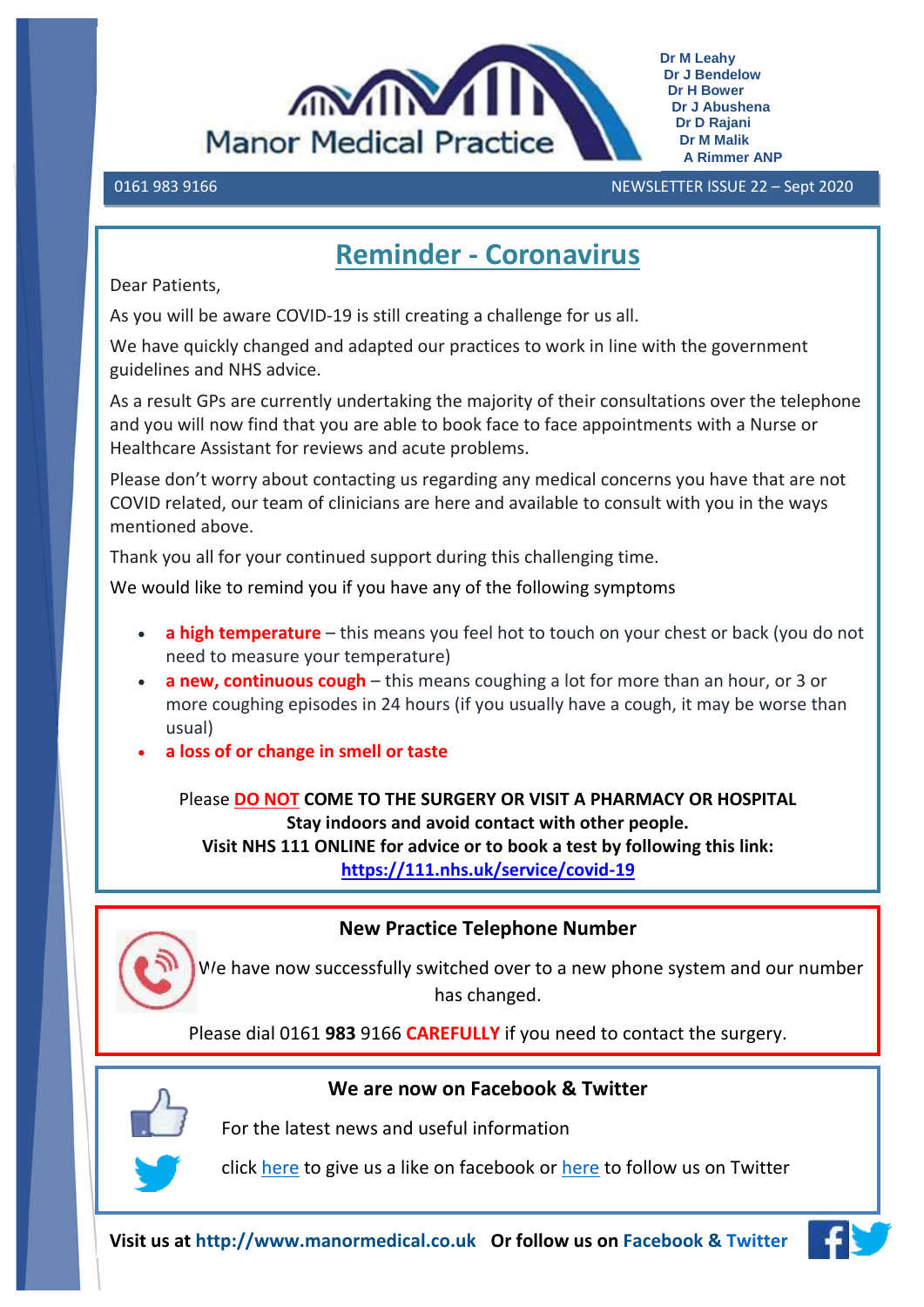

0161 983 9166 NEWSLETTER ISSUE 22 – SEPT 2020 

# **Flu Clinics**

Our flu clinics this year will be by **appointment only.**

Due to the social distancing measures we have in place, we will be unable to run our usual drop in clinics.

Appointments will be for patients **OVER 65** (or due to be 65 before 31st March 2021) or patients who are under 65 **AND** at risk.

We will be offering daytime & evening appointments as well as weekend clinics

Please call the surgery on **0161 983 9166** to book your appointment.

Please ensure you **attend promptly** at your appointment time due to the restricted waiting area. Wear loose clothing so that your arm is easily accessible as well as a face covering.



 **DO NOT ATTEND** the surgery if you have **ANY** of the following symptoms;



a continuous cough

a high temperature or

loss of smell or taste

if you do have symptoms, please call us to cancel your appointment and arrange a Covid-19 test by visiting the NHS [website](https://www.nhs.uk/conditions/coronavirus-covid-19/testing-and-tracing/get-a-test-to-check-if-you-have-coronavirus/) or calling 119

If you are seeing a GP or a nurse for a routine appointment from mid-September through to the end of October, you can receive your flu vaccination at that appointment.

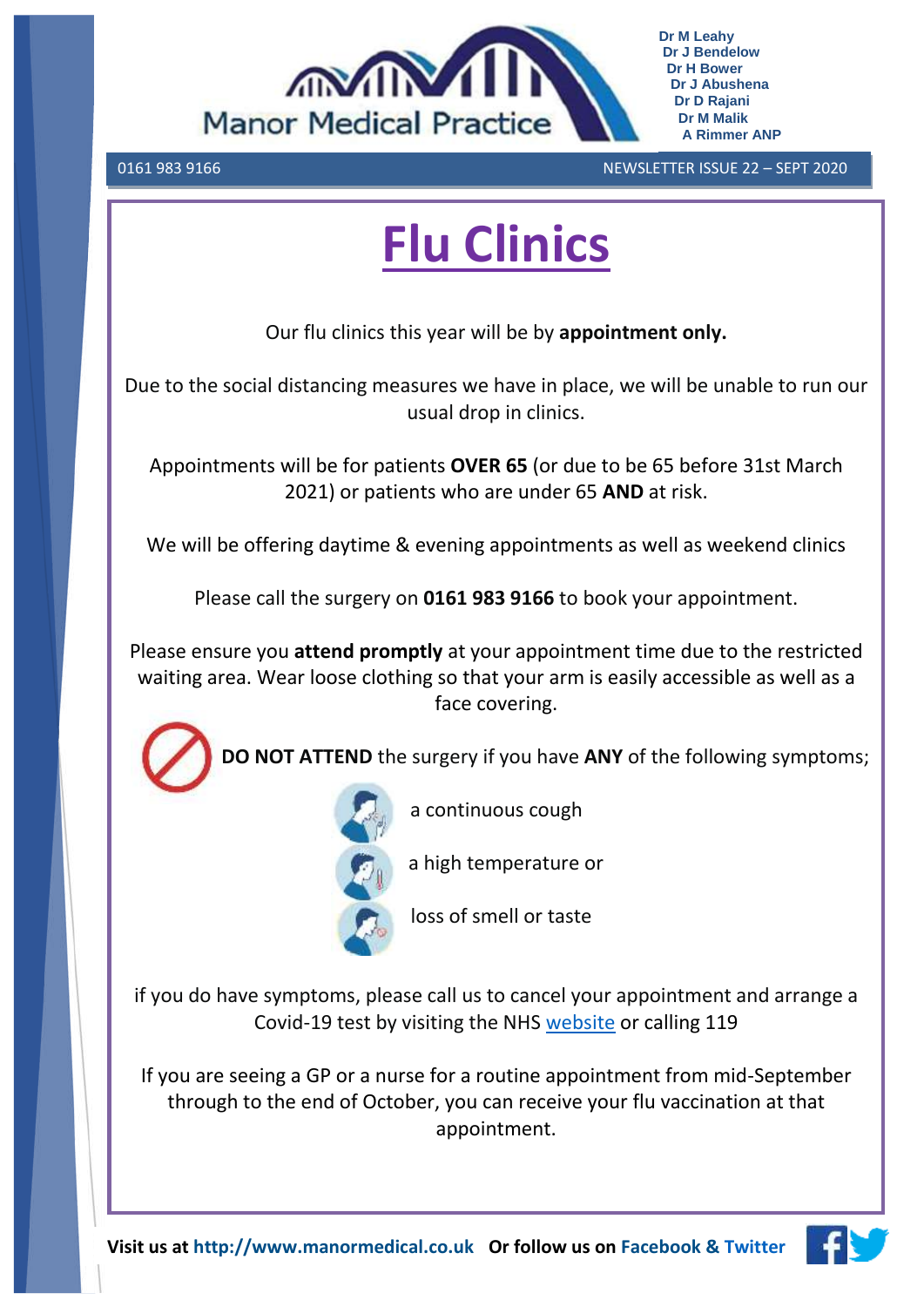

0161 983 9166 NEWSLETTER ISSUE 22 – SEPT 2020

# **Stoptober**



### **Ready to Quit Smoking for good this October?**

If you need support to kick the habit why not visit [www.nhs.uk/smokefree](http://www.nhs.uk/smokefree) to sign up for your free Personal Quit Plan?

Alternatively for local support you can visit;



on 0161 870 6492 or email them at [stockportwellness@ablhealth.co.uk](mailto:stockportwellness@ablhealth.co.uk)

or contact START on 0161 474 3141 or [START@stockport.gov.uk](mailto:START@stockport.gov.uk)



### **NHS Better Health**

Download the free NHS weight loss plan to help you start healthier eating habits, be more active and start losing weight

The plan is broken down into 12 weeks so you can;

- Set weight loss goals
- Use the BMI calculator to customise your plan
- Plan your meals
- Make healthier food choices
- Get more active and burn more calories
- Record your activity and progress

Don't worry, the app makes it easy for you – just take it one week at a time. Let's make "one day" – today!

For more information visit [nhs.uk/BetterHealth](https://l.facebook.com/l.php?u=http%3A%2F%2Fnhs.uk%2FBetterHealth%3Ffbclid%3DIwAR0R7JzkADnW6mcUBorG2PPtuB-1l6ELxxoH2cj5Uw-V4EHNelMsu5lzupE&h=AT3xPmfurYheIYch7cGdx5WN4irH56KRbDevNjK_OZn0vX4BRXh7wcpo5BxKcxNsaatRpG5nGaCbnRSIFM7YKwcz7bcgLfW3_feknhfwTWWyxOk8b7Q_kMXGsLF7fHfFe3dY2vcj4If9oLtLarjCxrTvrEC4ZDka58sCEyZ7oxN-f6zIWvuWVLdNMebqLh0XDNlKKIGQ3QxBLwn4BtCNX9N5AMRAILen6gML7-5xB7GenHXrwpnzeXUmGMS3yMg3gu8C1FptdhUk0adZkXOzK8bZbogUNkVFZybBxwObyW3fIGRAJLZxlB7Y1s66E6f85vKQVHtYavabAo4c3hQCCD9KWhxf_xQjopReHiFX4t7ABBgNBsLweEB5NZl_rsqQR1bDxw8I4epkeaYGQBG1CJWE4c7rEsBD8pI34VqLfMxwnTunt-nTmlBSdoS2fWAd55K1m2uGpJZ_W9N_5E8wL2G7TEN1oht2cawh1Q5YMvYUhxDO4kAlxtNON0ihmxiA_53cYTI3pTmbyHbB9R9VPP0VgpY5Mq7YDRrbE360db73su1ipKd_lzciSz_69TnAsvdMPaszcpWvpf0eR3xxEJEGsjlU3oauqyIiy9prBXAEo2PUOfoI6i9KB_y8wjCHtQ)